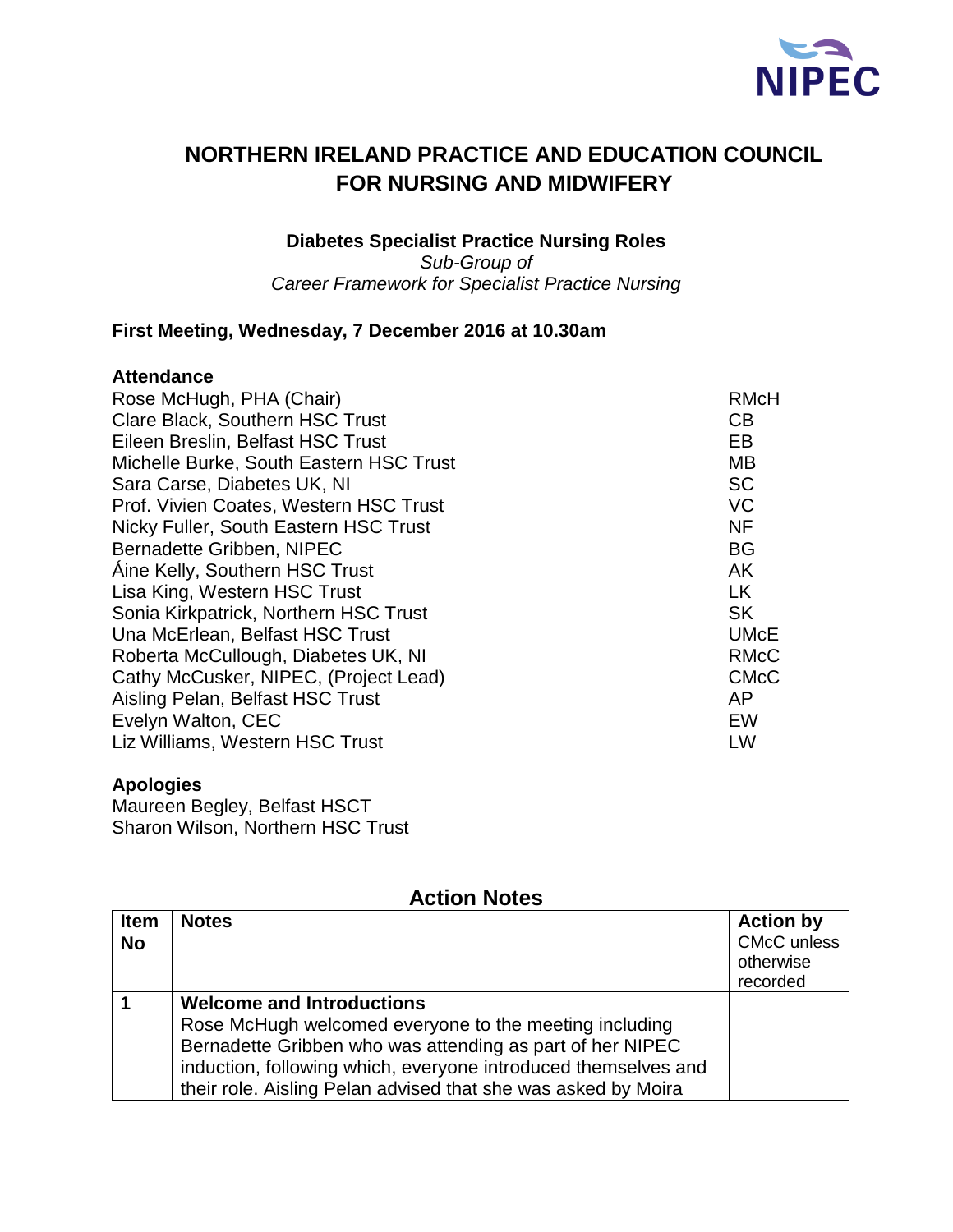

|              | Mannion, Belfast Trust, to represent her and the other four HSC                                                                                                                                                                                                                                                                                                                                                                                                                                                                                                                                                                                                                                                                                                                                                                                       |                          |
|--------------|-------------------------------------------------------------------------------------------------------------------------------------------------------------------------------------------------------------------------------------------------------------------------------------------------------------------------------------------------------------------------------------------------------------------------------------------------------------------------------------------------------------------------------------------------------------------------------------------------------------------------------------------------------------------------------------------------------------------------------------------------------------------------------------------------------------------------------------------------------|--------------------------|
|              | Trust Workforce Leads on this Group and keep them apprised of                                                                                                                                                                                                                                                                                                                                                                                                                                                                                                                                                                                                                                                                                                                                                                                         |                          |
|              | the work of this Group.                                                                                                                                                                                                                                                                                                                                                                                                                                                                                                                                                                                                                                                                                                                                                                                                                               |                          |
|              |                                                                                                                                                                                                                                                                                                                                                                                                                                                                                                                                                                                                                                                                                                                                                                                                                                                       |                          |
| $\mathbf{2}$ | <b>Apologies</b>                                                                                                                                                                                                                                                                                                                                                                                                                                                                                                                                                                                                                                                                                                                                                                                                                                      |                          |
|              | Noted as above.                                                                                                                                                                                                                                                                                                                                                                                                                                                                                                                                                                                                                                                                                                                                                                                                                                       |                          |
| 3.           | Background to the Career Framework for Specialist Nursing<br><b>Roles</b><br>Cathy McCusker explained the background to this project<br>including the Draft Interim Career Framework for Specialist<br>Nursing Roles, including the core components of Specialist<br>Practice Nursing roles, core competences and job descriptions.<br>Members of the Group raised the issue of nurses who already<br>have a NMC recordable specialist practice qualification having to<br>do a diabetes specific one. It was agreed that Aisling Pelan<br>would raise this with the Workforce Leads to bring to Education<br>Commissioning Group (ECG) and Rose McHugh to discuss with<br>Chair of ECG.<br>It was recognised that some diabetes nurses with the title<br>Specialist Nurse do not have the NMC recordable qualification. It                           | <b>AP</b><br><b>RMcH</b> |
|              | was also confirmed that the way forward was that any specialist<br>posts recruited and appointed must adhere to the requirements<br>in the Interim Framework. The Diabetes UK NI representatives<br>were very supportive of the position that only those with the NMC<br>recordable qualification and employed as Specialist Nurses could<br>use the title.                                                                                                                                                                                                                                                                                                                                                                                                                                                                                           |                          |
| 4.           | <b>Diabetes Specialist Practice Nursing Roles</b>                                                                                                                                                                                                                                                                                                                                                                                                                                                                                                                                                                                                                                                                                                                                                                                                     |                          |
|              | <b>Adult Competency Framework</b>                                                                                                                                                                                                                                                                                                                                                                                                                                                                                                                                                                                                                                                                                                                                                                                                                     |                          |
|              | The Group Members agreed that they were all familiar with and<br>used TREND UK, 4 <sup>th</sup> Edition, An Integrated Career and<br>Competency Framework for Diabetes Nursing (2015). It was<br>agreed that a small sub-group reflective of acute and community<br>diabetes nursing would review Trend for core competences<br>which would be used for Adult Diabetes Specialist Practice<br>Nurses. It was also agreed that although the Project only<br>required these to be developed for the Band 7 role the Group<br>would also identify those relevant to Band 6 and Band 8a. The<br>following members agreed to participate in the development of<br>the core competences: Belfast Trust, Una McErlean; Western<br>Trust, Lisa King; Clinical Education Centre, Evelyn Walton;<br>Diabetes UK NI, Sara Carse and Roberta McCullough; Northern |                          |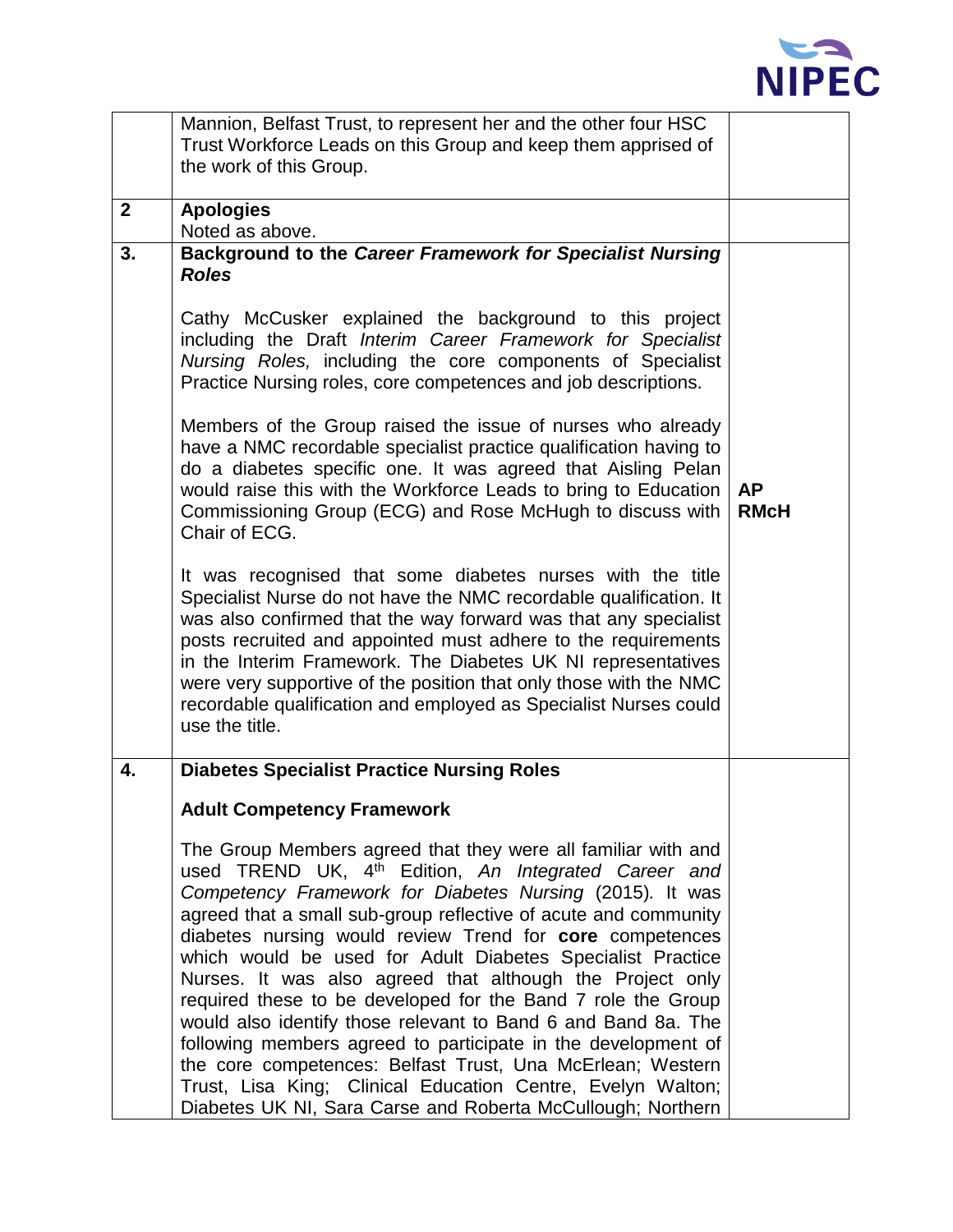

|                         | Trust, Sonia Kirkpatrick; Southern Trust, Clare Black; South<br>Eastern Trust, Michelle Burke and Nicky Fuller; Ulster University,<br>Prof Vivien Coates; PHA, Rose McHugh; and NIPEC, Cathy<br>McCusker. Cathy advised that this work could be completed via<br>either a face to face meeting and virtually using gotomeeting<br>software, known as a web conference. The core competences<br>agreed will then be forwarded to all the members of the Sub-<br>Group for testing with colleagues and providing feedback.<br><b>Core Job Descriptions</b><br>It was agreed that the core job description for Band 7 Diabetes<br>Specialist Practice Nursing role would be developed following<br>completion of the work on the core competences. It was<br>highlighted that there was an issue of a midwife being appointed<br>as a Diabetes Specialist Midwife without an NMC recordable<br>qualification. Aisling to raise this with Workforce Leads, Belfast<br>and Northern HSC Trusts.<br><b>Job Plan</b><br>It was agreed that it would be useful to review the Job Plan's that<br>had been developed for Hospital and Hospital/Community setting<br>and to update these and develop one for community setting.<br>Comments were made on the difficulty of achieving the<br>Supporting Professional Activity and that this was the area that<br>was usually relinquished to facilitate clinical workload. It was<br>agreed that Aisling would ask the five HSC Trust Workforce<br>Leads to review the existing Diabetes Job Plans and if the<br>agreed norms are being achieved. | <b>AP</b><br><b>AP</b> |
|-------------------------|---------------------------------------------------------------------------------------------------------------------------------------------------------------------------------------------------------------------------------------------------------------------------------------------------------------------------------------------------------------------------------------------------------------------------------------------------------------------------------------------------------------------------------------------------------------------------------------------------------------------------------------------------------------------------------------------------------------------------------------------------------------------------------------------------------------------------------------------------------------------------------------------------------------------------------------------------------------------------------------------------------------------------------------------------------------------------------------------------------------------------------------------------------------------------------------------------------------------------------------------------------------------------------------------------------------------------------------------------------------------------------------------------------------------------------------------------------------------------------------------------------------------------------------------------------------------------------------|------------------------|
| 5                       | <b>Sub-Group</b><br><b>Membership</b><br>It was suggested that Cathy should seek a representative from<br>Unison for this sub-group. The rest of the membership was<br>agreed as relevant.<br><b>Terms of Reference</b><br>Terms of Reference were agreed.<br><b>Work-plan and timescales</b><br>Cathy highlighted that it was hoped this work could be completed<br>by the end of March 2017.                                                                                                                                                                                                                                                                                                                                                                                                                                                                                                                                                                                                                                                                                                                                                                                                                                                                                                                                                                                                                                                                                                                                                                                        |                        |
| $\overline{\mathbf{r}}$ | Date and time of next meeting                                                                                                                                                                                                                                                                                                                                                                                                                                                                                                                                                                                                                                                                                                                                                                                                                                                                                                                                                                                                                                                                                                                                                                                                                                                                                                                                                                                                                                                                                                                                                         |                        |